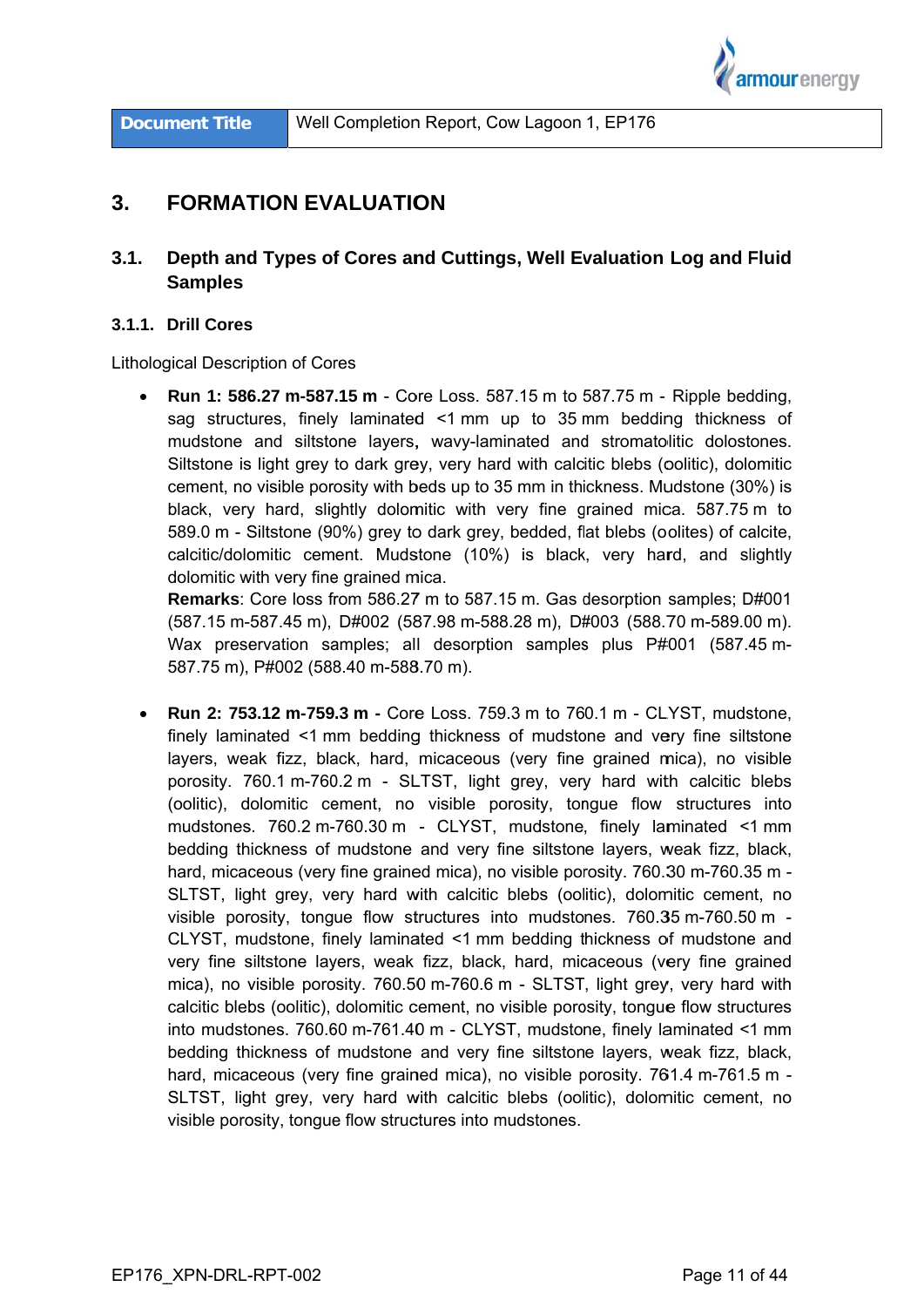

Remarks: Core loss from 753.12 m-759.3 m. Gas desorption samples; D#004 (759.6 m-759.9 m), D#005 (760.6 m-760.9 m). Wax preservation samples; all desorption samples plus P#003 (759.3 m-759.6 m), P#004 (760.3 m-760.6 m).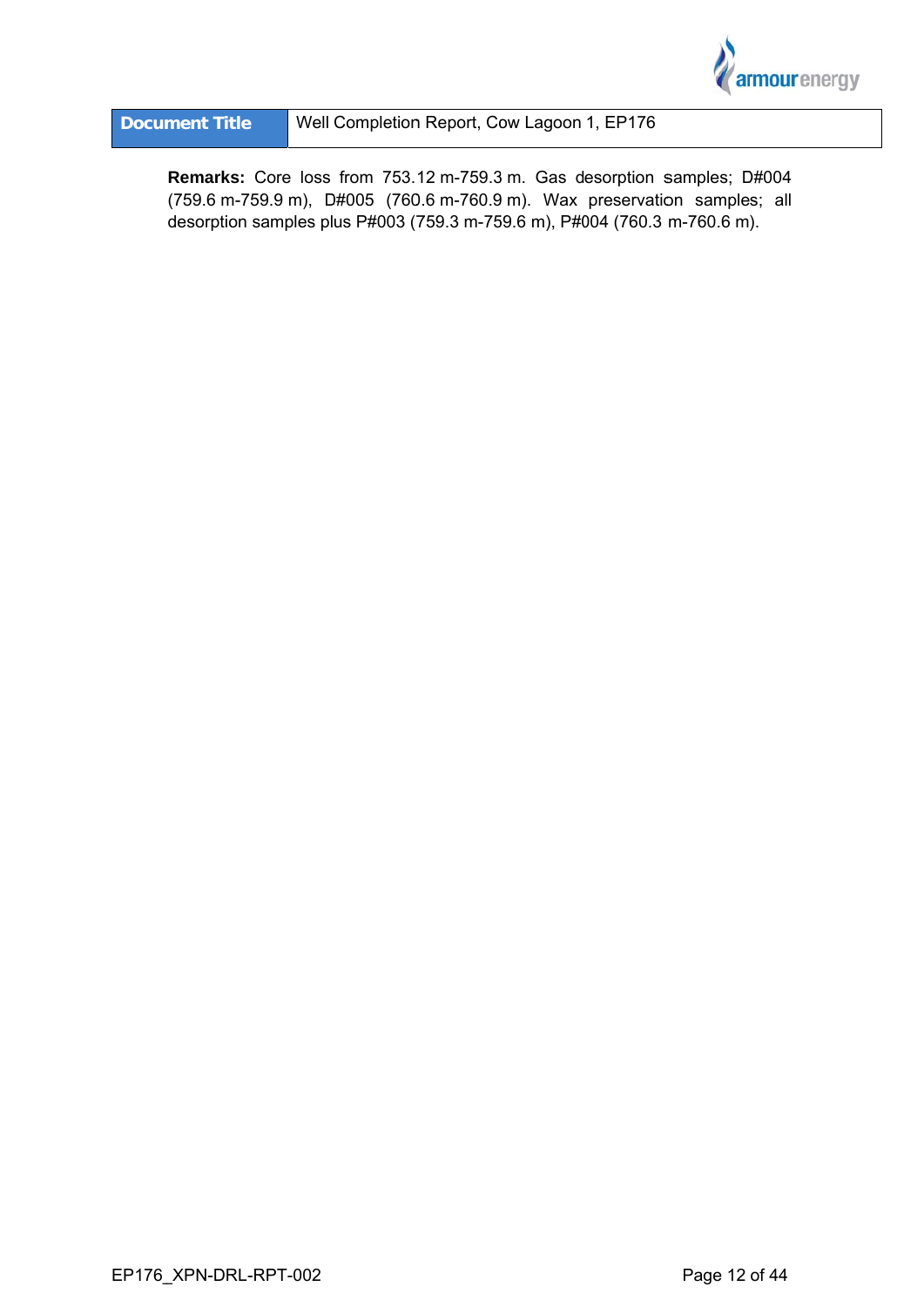

**Docum ent Title** e Well Completion Report, Cow Lagoon 1, EP176



**Photo 1: Cow Lagoon 1 core section 587.15 m to 587.75 m.** 



**Photo 2: Cow Lagoon 1 core section 587.5 m to 588.00 m.** 



**Photo 3: Cow Lagoon 1 core section 588.00 m to 588.50 m.** 



**Photo 4: Cow Lagoon 1 core section 588.50 m to 589.00 m.**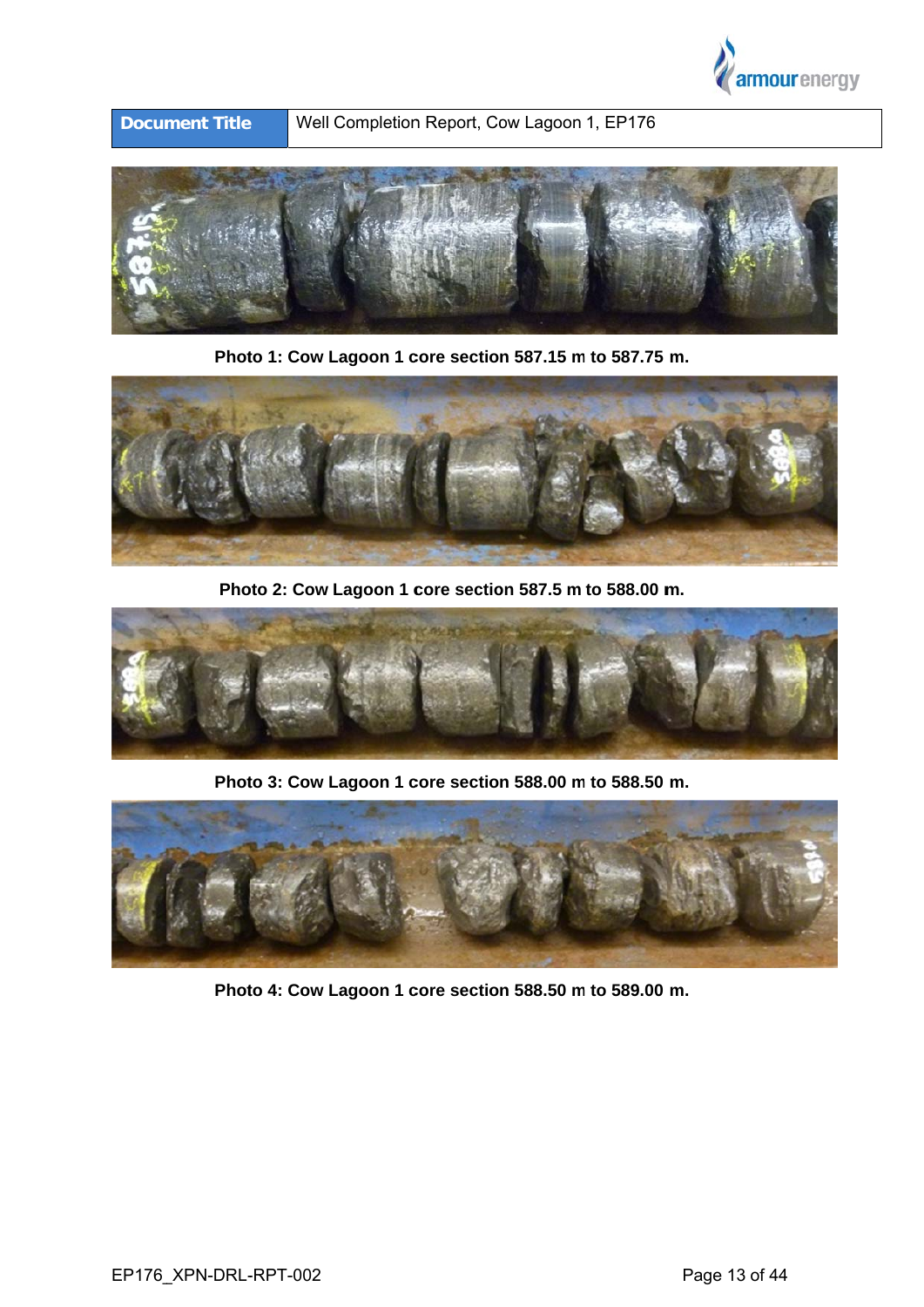



**Photo 5: Cow Lagoon 1 core section 759.3 m to 759.4 m.** 



**Photo 6: Cow Lagoon 1 core section 759.4 m to 759.9 m.** 



**Photo 7: Cow Lagoon 1 core section 759.9 m to 760.4 m.** 



**Photo 8: Cow Lagoon 1 core section 760.4 m to 760.9 m.** 



**Photo 9: Cow Lagoon 1 core section 760.9 m to 761.5 m.**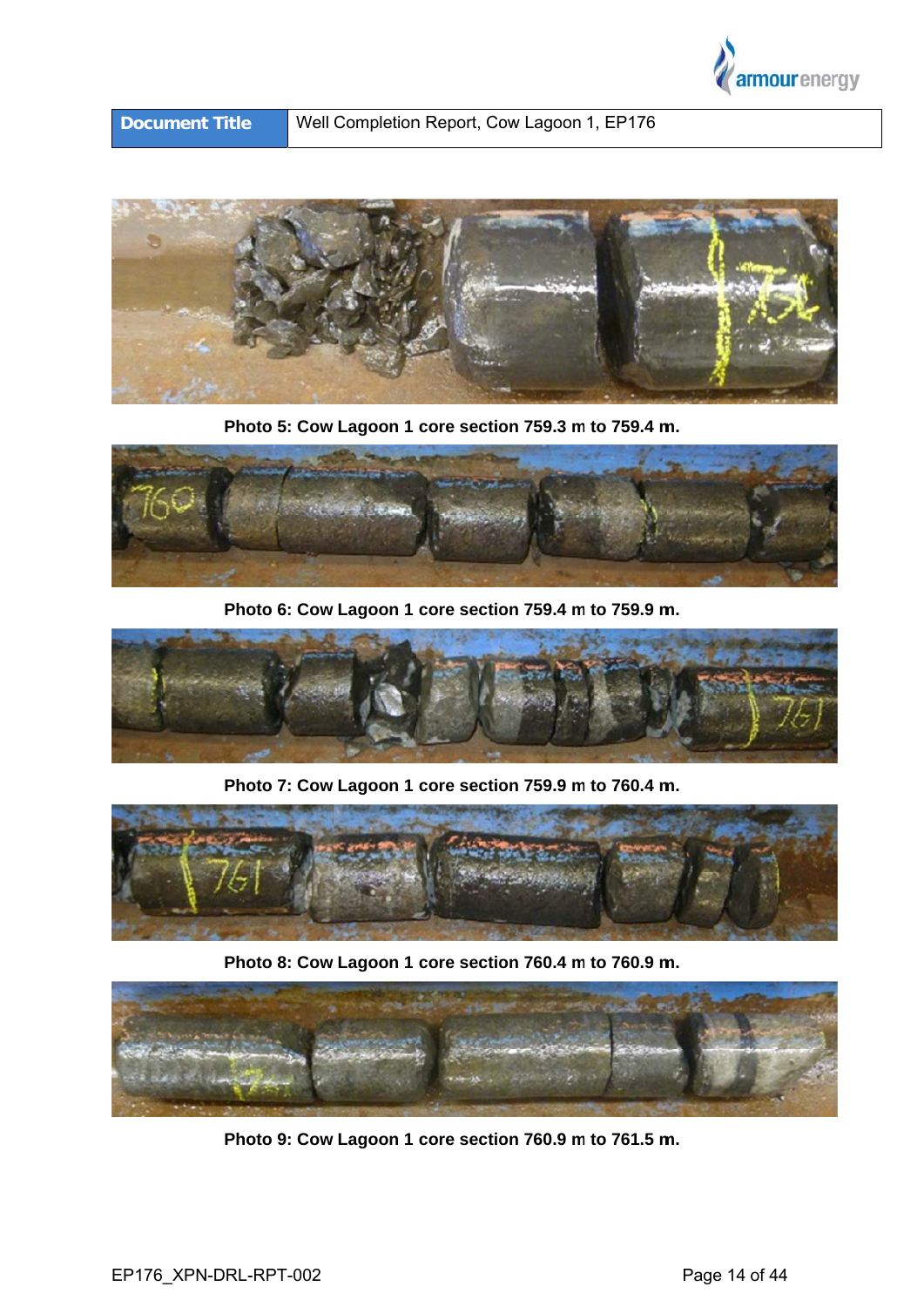

| <b>Document Title</b> | Well Completion Report, Cow Lagoon 1, EP176 |
|-----------------------|---------------------------------------------|
|-----------------------|---------------------------------------------|

Run 3: 1355 m-1356.02 m LIMESTONE, light grey - grey, very hard, dense, recrystallised/cryptocrystalline, trace disseminated pyrite and galena, minor mineral fluorescence, no visible porosity. No sedimentary structures, weak ghost bedding 1-8 mm in part. Infill along fractures, possible brecciation in part. Infill with trace pyrite and galena, vuggy/chemical erosion in part. 1356.02 m - 1357.24 m -CORE LOSS.

Remarks: Gas Desorption sample: d#016 (1335.1 m-1335.4 m), Preservation sample: desorption sample plus P#004 (1335.4 m-1335.7 m).



Photo 10: Cow Lagoon 1 core section 1355.0 m to 1355.5 m.



Photo 11: Cow Lagoon 1 core section 1355.5 m to 1356.02 m.